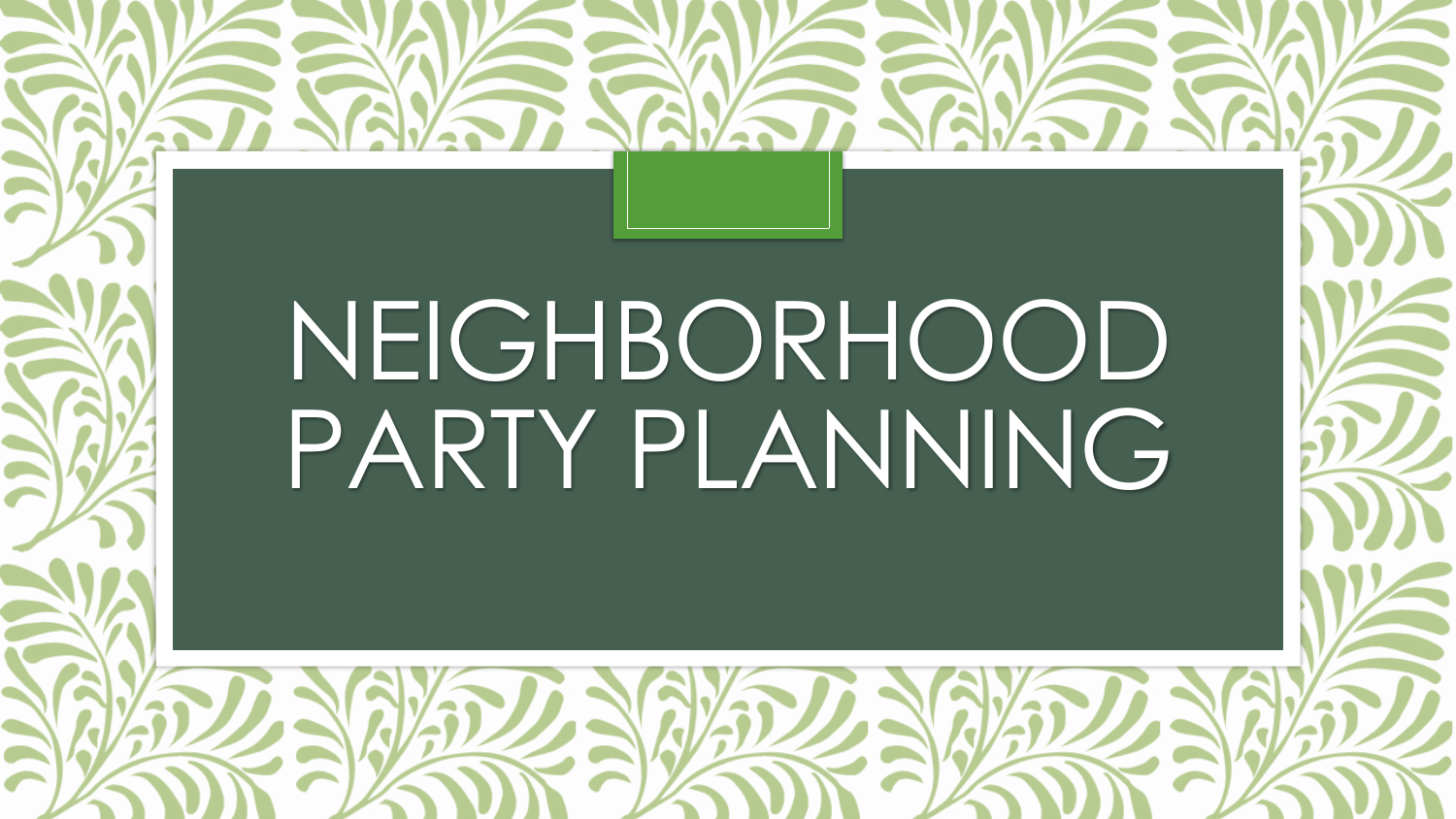## 2-3 MONTHS BEFORE:

- Choose a location
- Nail down a date
- Pick a theme
- Recruit help
- Outline a basic plan for food:
	- What will you provide?
	- What will you ask others to bring?
- Make a rain plan
	- Do you have an indoor back-up?
	- Do you have a rain date set?

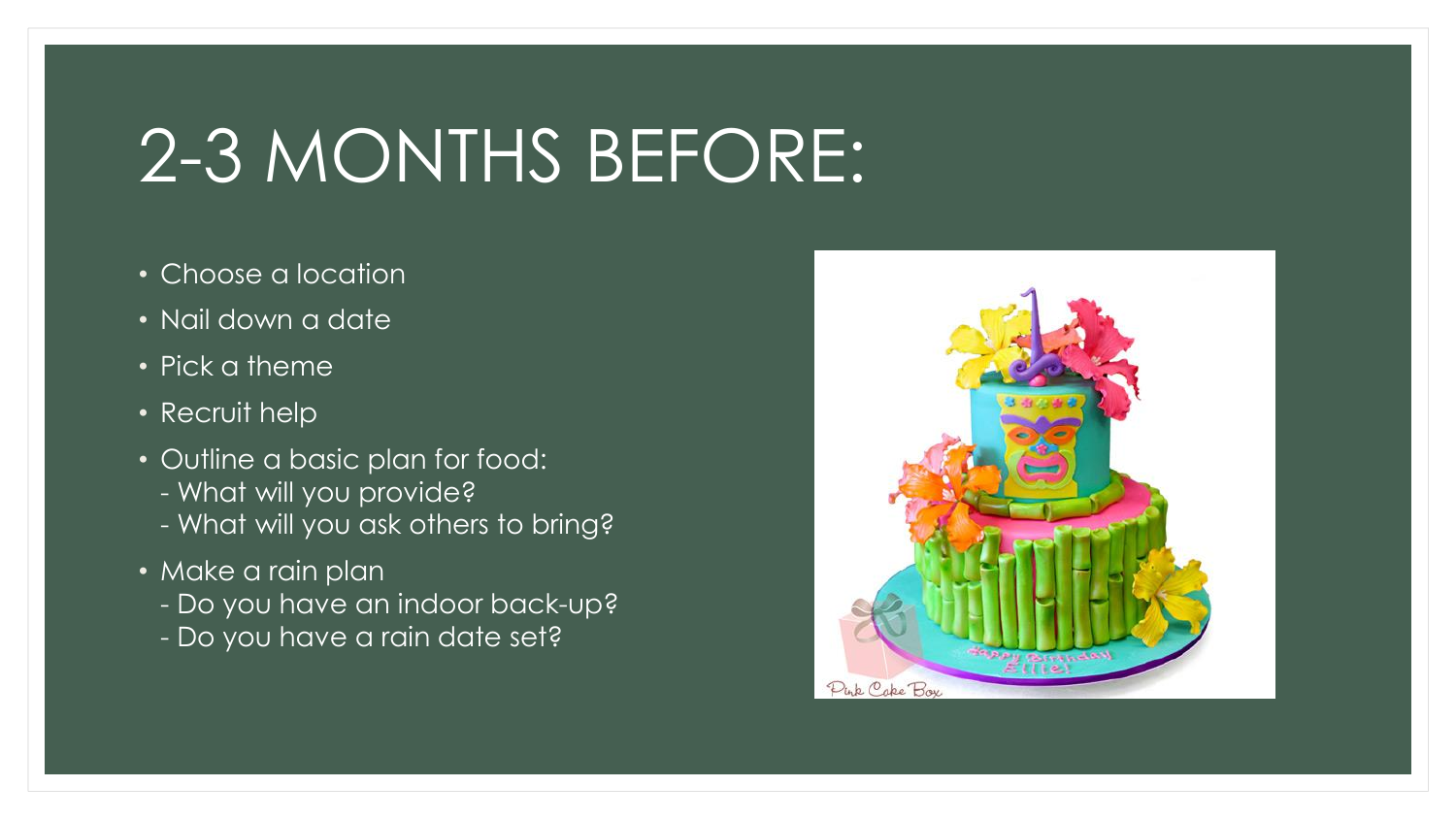### 1 MONTH BEFORE:

- Set up a Facebook Event and invite everyone to join. Send out email invites or flyers to any neighbors you don't know.
- Ask for chairs, tables, games, and any other supplies neighbors can donate for the party,
- Start making reservations for any rentals and DJ's or other entertainment.
- Start picking up decorations. Be sure to check thrift stores!

# facebook.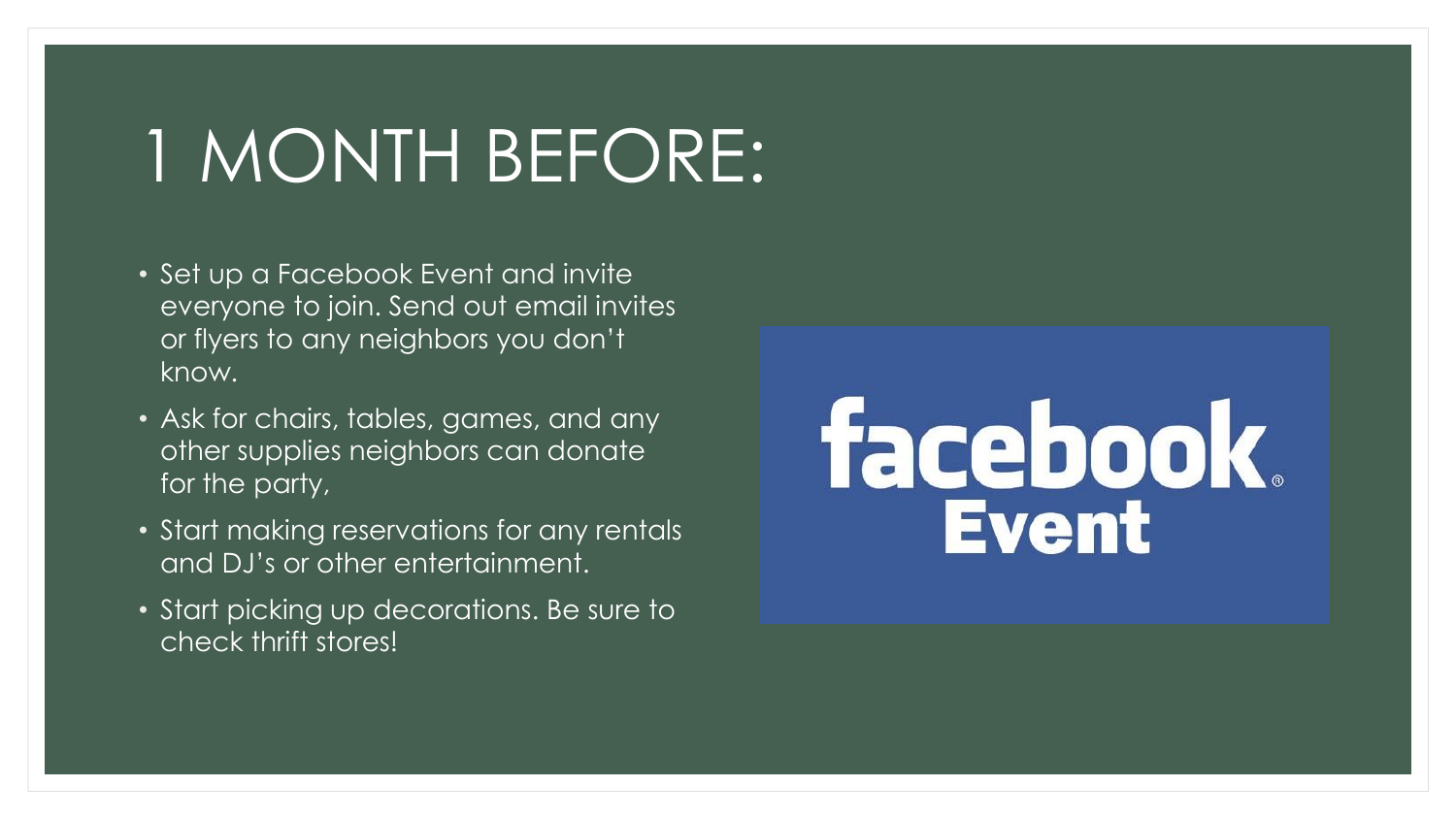### 1 WEEK BEFORE:

- Have neighbors drop off any nonperishables.
- Purchase your food and supplies
- Check your grill to make sure it's working and gather any grilling supplies.
- Double check RSVP's in your Facebook group and make sure you have planned enough food for everyone.